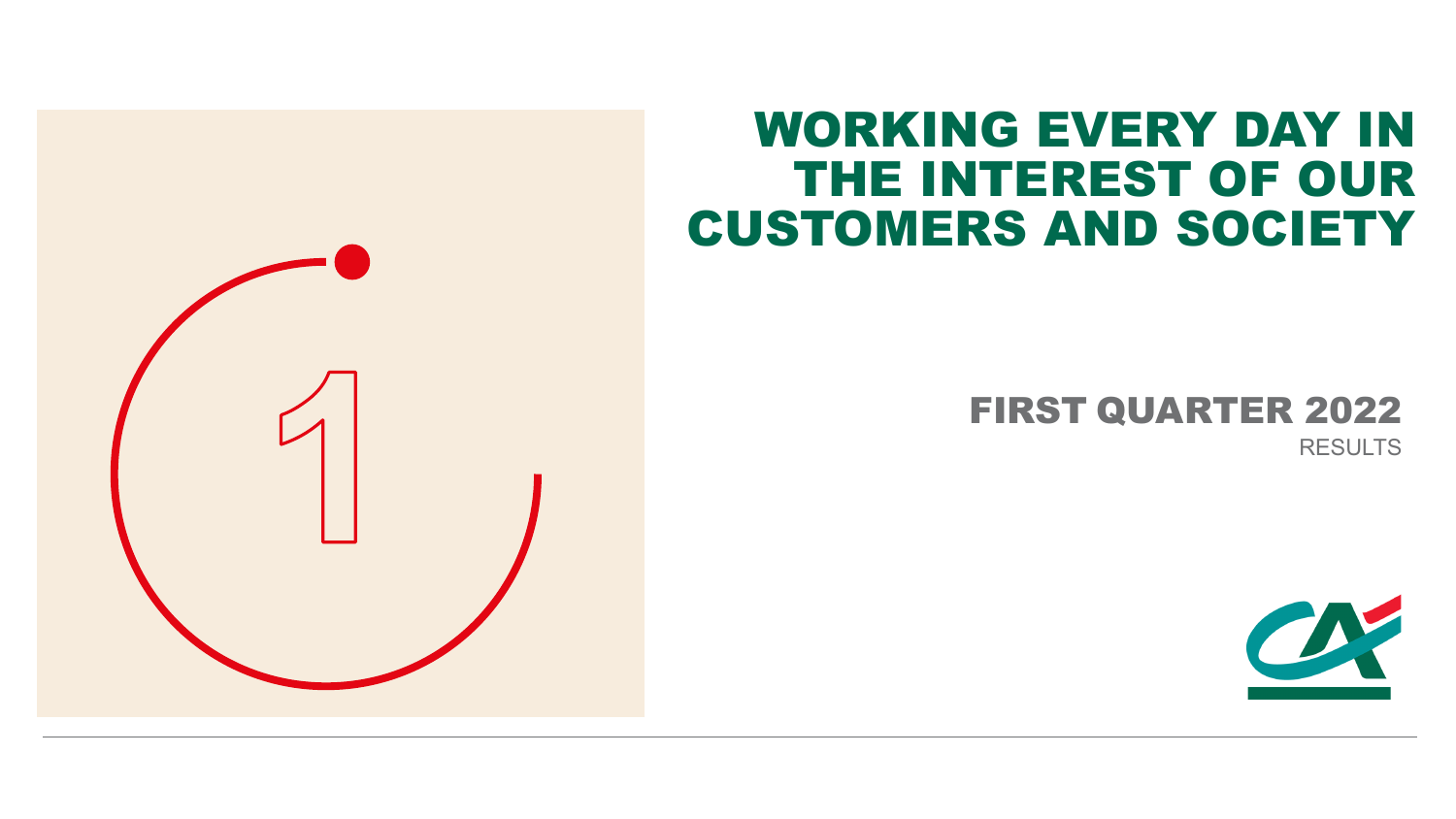

Working every day in the interest of our customers and society

# Philippe Brassac

## **FIRST QUARTER 2022 RESULTS**

- Regarding the Russia-Ukraine conflict, the Group chooses a **cautious provisioning**, while the risk on non-performing loans remains low.
- The first quarter results are solid, with a **dynamic activity** in all business lines.
- Facing short-term uncertainties, the Group is, yet again, proving the **strength and consistency** of our model to adjust to various crises. On June 22<sup>nd</sup>, we will present our medium-term ambitions to address **SOCIEtal transitions.**<br>*E*X CRÉDIT AGRICOLE SA RESULTS FIRST QUARTER 2022 RESULTS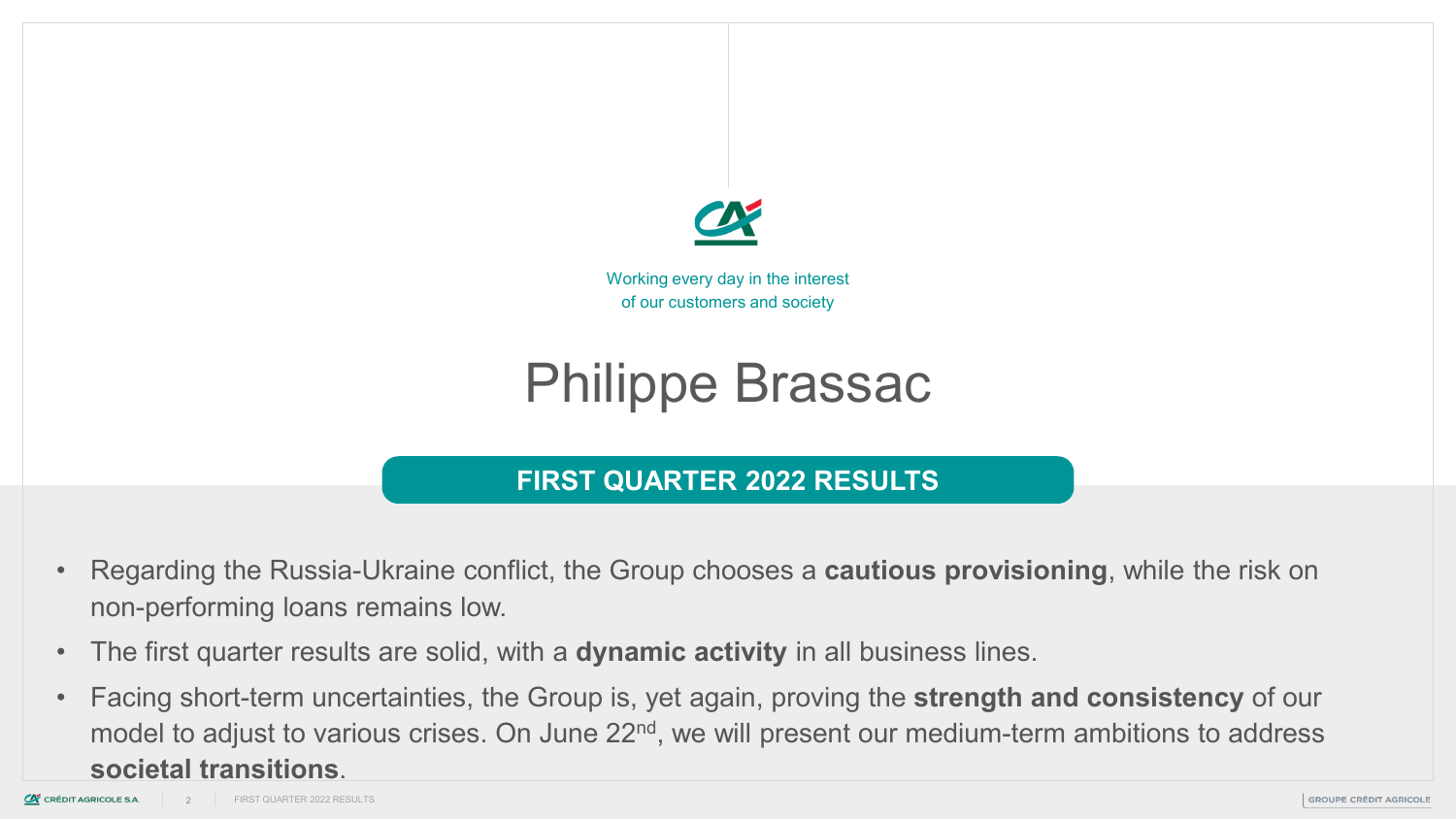## **A clear position with respect to Ukraine and Russia**

#### • **Ukraine**

- material and financial support to employees and their families
- continuity of essential services for customers: 2/3 of agencies are opened and the app is leading in mobile app stores
- **Russia** : no new financing of Russian companies since the war began and shutdown of all commercial activity in the country

**Proven risks remain low** : Russia (€43m), Ukraine (€20m)

### **Choice of a conservative provisioning**

- **Ukraine**: CA Ukraine's equity value fully provisioned (€195m)
- **Russia**: cautious provisioning of performing loans leading to a one-off 346m€ provision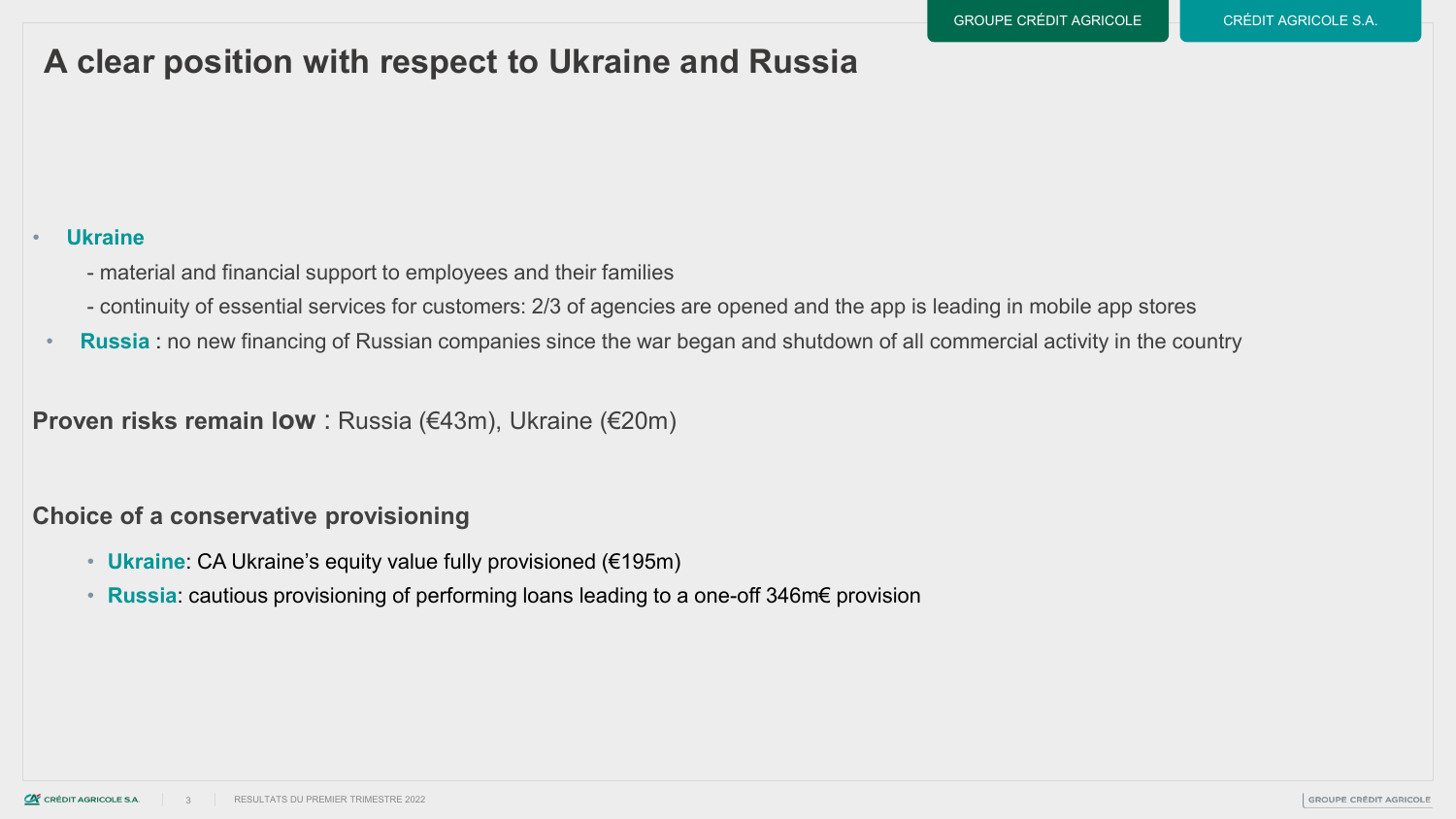## **Key figures Crédit Agricole S.A.**

## Underlying revenues **€5,929m** +7.6% Q1/Q1 Single Resolution Fund (SRF) **-€636m** +24.7% Q1/Q1 Underlying cost of risk excl. Russia **-€157m** -59.1% Q1/Q1 **Q1 2022** Underlying gross operating<br>income excl. SRF income excl. SRF **€2,429m** +4.9% Q1/Q1 Russia provision(1) **-€389m** Ukraine provision **in specific items<sup>(2)</sup>** and the specific items<sup>(2)</sup> and the specific items<sup>(2)</sup> **Reported net income Group share €1,331m** *-24.1%* Q1/Q1 **€552m** -47.2% Q1/Q1 **Underlying net income Group share find the come find the CT56m** -18.9% Q1/Q1 **Underlying 11.6% ROTE**(3)

## **Key figures Crédit Agricole Group**





(1) Including €346m in country risk provisions on performing loans S1&S2 and €43m in proven risk S3

(2) Excluding additional provision of €20m for the Ukraine risk (Stage 3 "Other IRB") following credit events that occurred before the conflict began

(3) Underlying RoTE calculated on the basis of annualised underlying net income Group share and IFRIC expenses recorded on a straight-line basis over the year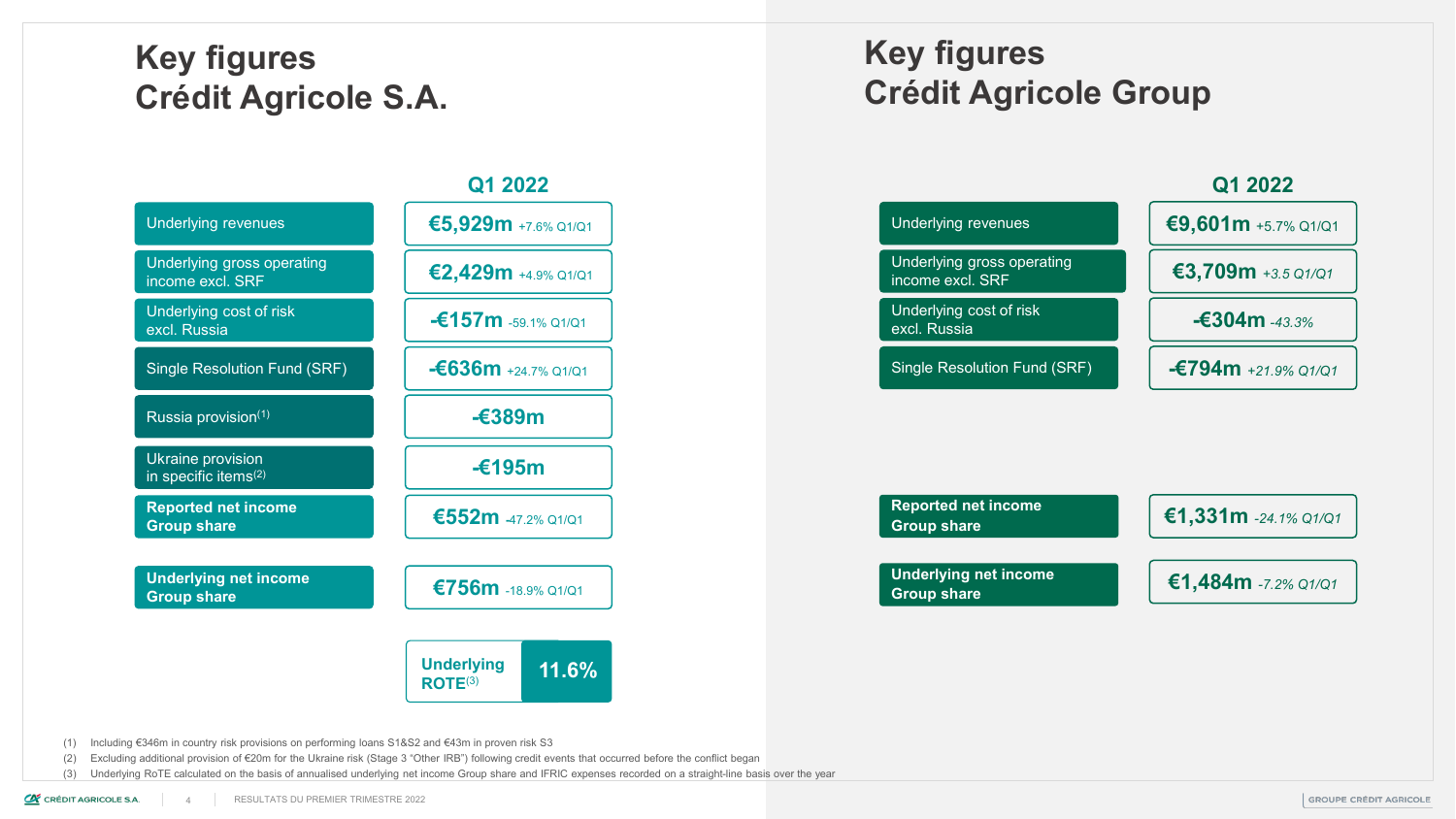## **Strong capital position**



**Confirmation of the commitment to a payout ratio of 50% of earnings and the intention to pay an additional 20 cents for the 2019 dividend**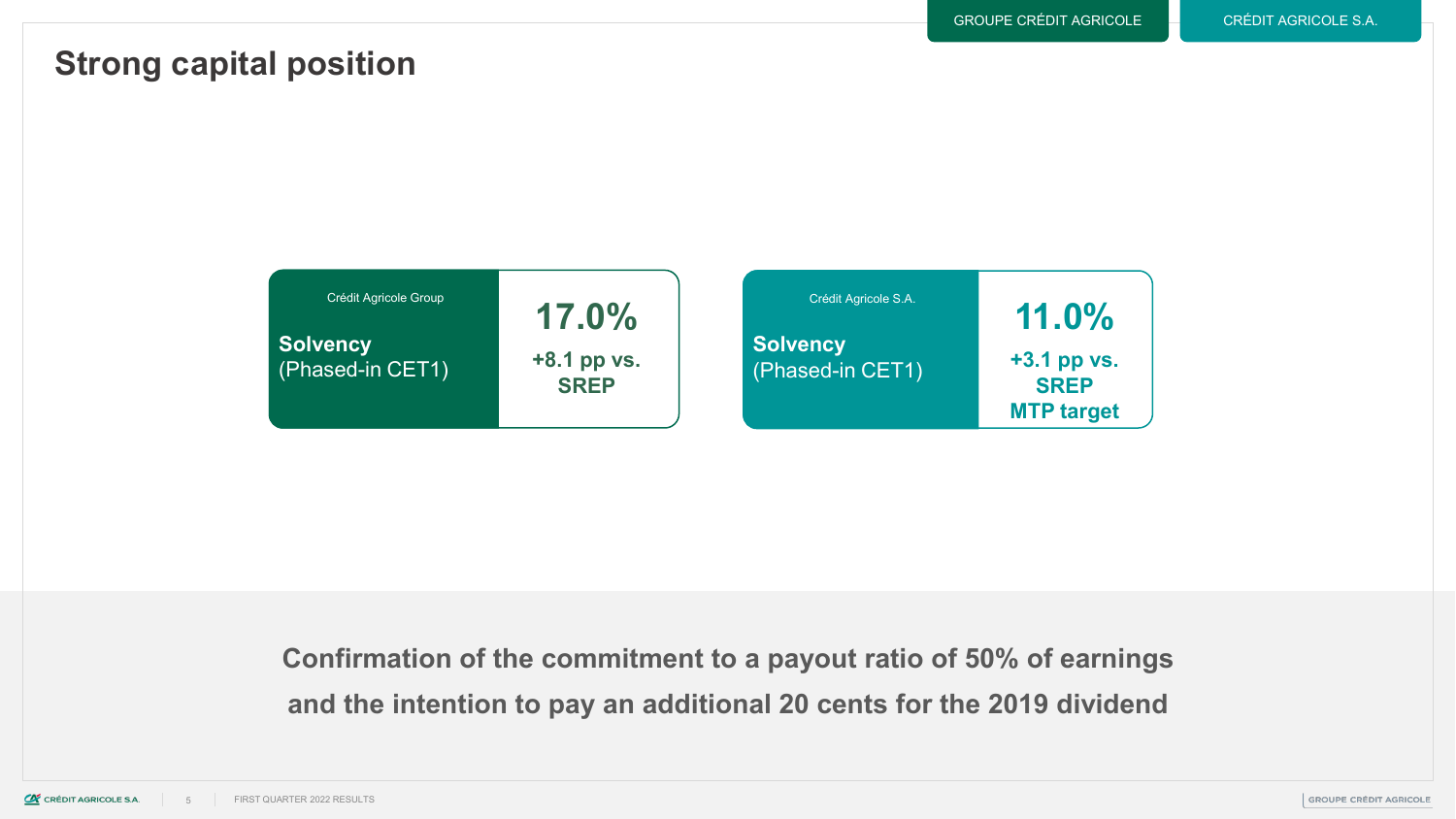## **The Group recorded a good first quarter**



Q1/Q1 revenues up +7.6%

+4.1% Creval and Lyxor pro forma(1)

(1) Proforma: the entities Creval (IRB) and Lyxor (AG) were added in 2021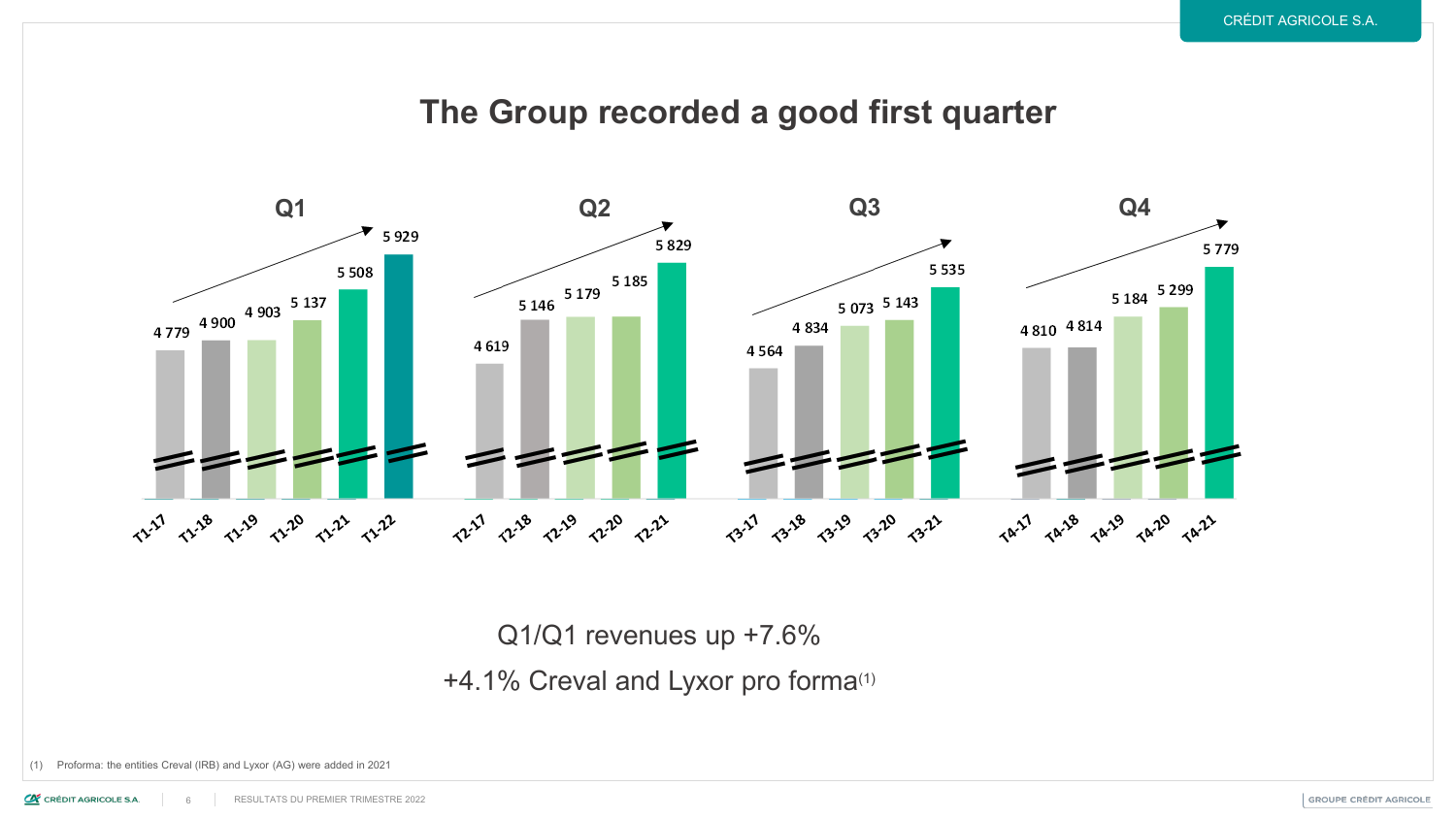## **Sustained commercial activity**



### **Insurance equipment rate:** 42.4% RB (+0.3 pp/March 21), 26.5% LCL (+0.6 pp), 19.2% CA Italia (+1.5 pp)

(1) New customers = gross customer capture. Net customer capture in retail banking in France, Italy and Poland in Q1: 123,000 customers. Net customer capture since start of the MTP: 858,000 customers

(2) Excluding Regional Bank and LCL state-guaranteed loans (3) Car, home, health, legal, all mobile phones or personal accident insurance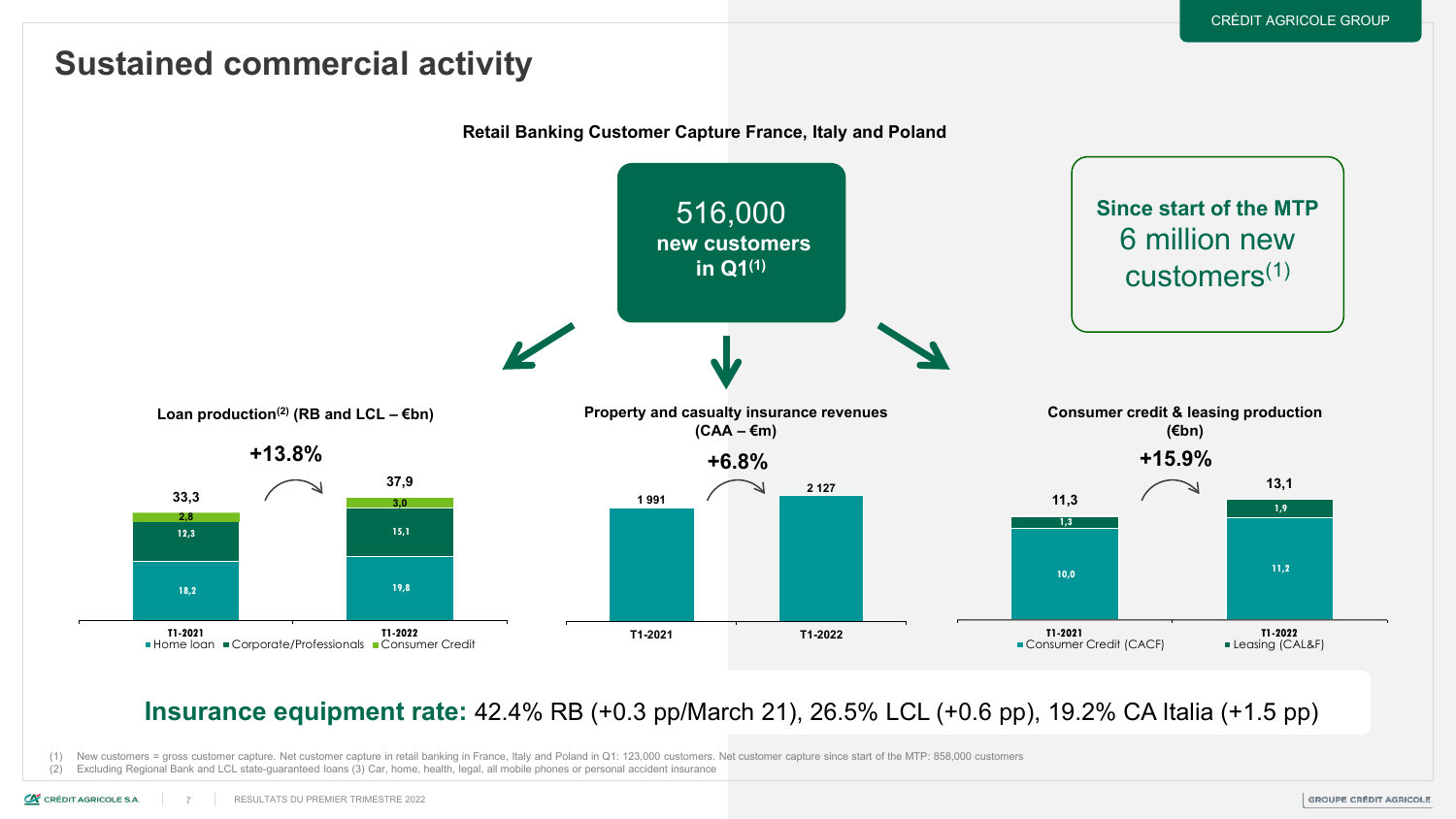

Working every day in the interest of our customers and society

# Jérôme Grivet

## **FIRST QUARTER 2022 RESULTS**

"The good performance of our results, in the current context, demonstrates the strength and stability of the Group's business model."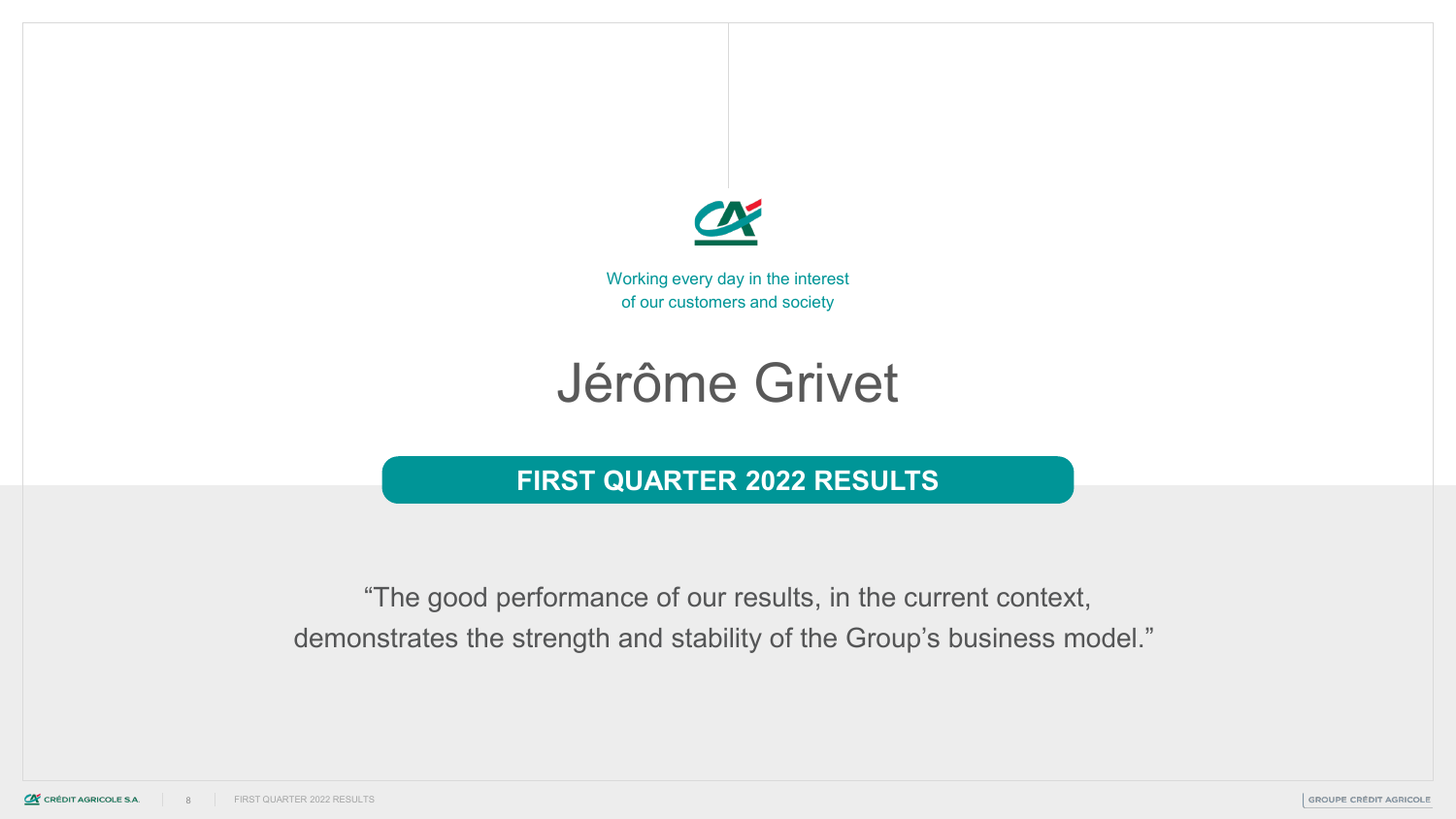## **Regional Banks: strong business momentum and solid results**



#### **Loans outstanding**



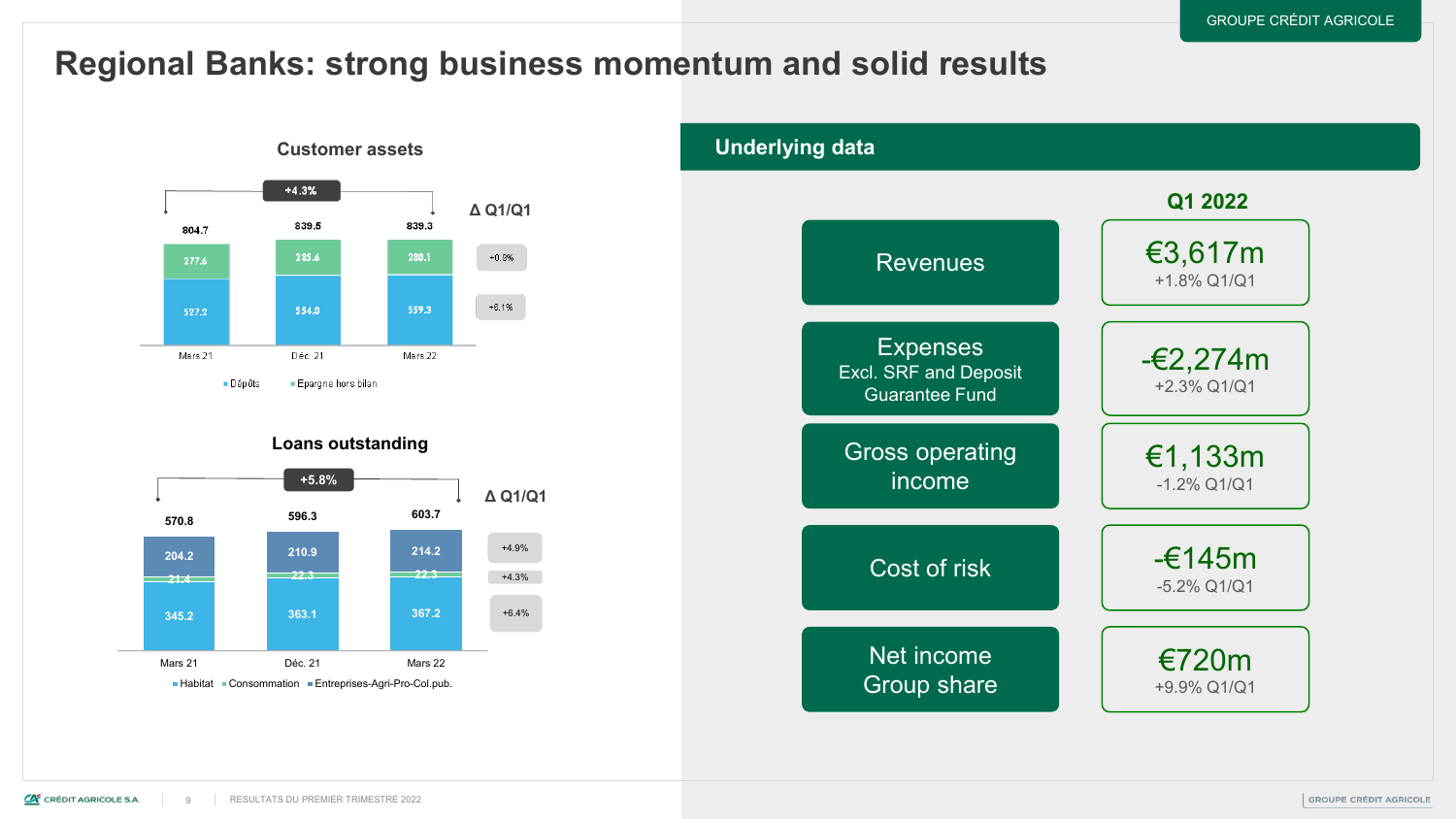## **Crédit Agricole S.A. results: excellent underlying momentum**



Δ Net income Group share Q1 2022/Q1 2021 -€176m, composed of:

- +€114m GOI excluding SRF
- $\geq$  -€126m new increase in SRF
- $\triangleright$  €389m provisions for Russia

*Ukraine provisions -€195m in specific items*

**Expenses** Excl. SRF Cost of risk **Revenues** Net income Group share -€3,499m +9.6% Q1/Q1 €5,929m +7.6% Q1/Q1 Gross operating income €1,793m -0.6% Q1/Q1 -€546m +42.2% Q1/Q1 €756m -18.9% Q1/Q1 **Underlying data Q1 2022**

AG: Asset gathering; LC: Large customers; SFS: Specialised financial services; RB: Retail banking; CC: Corporate Centre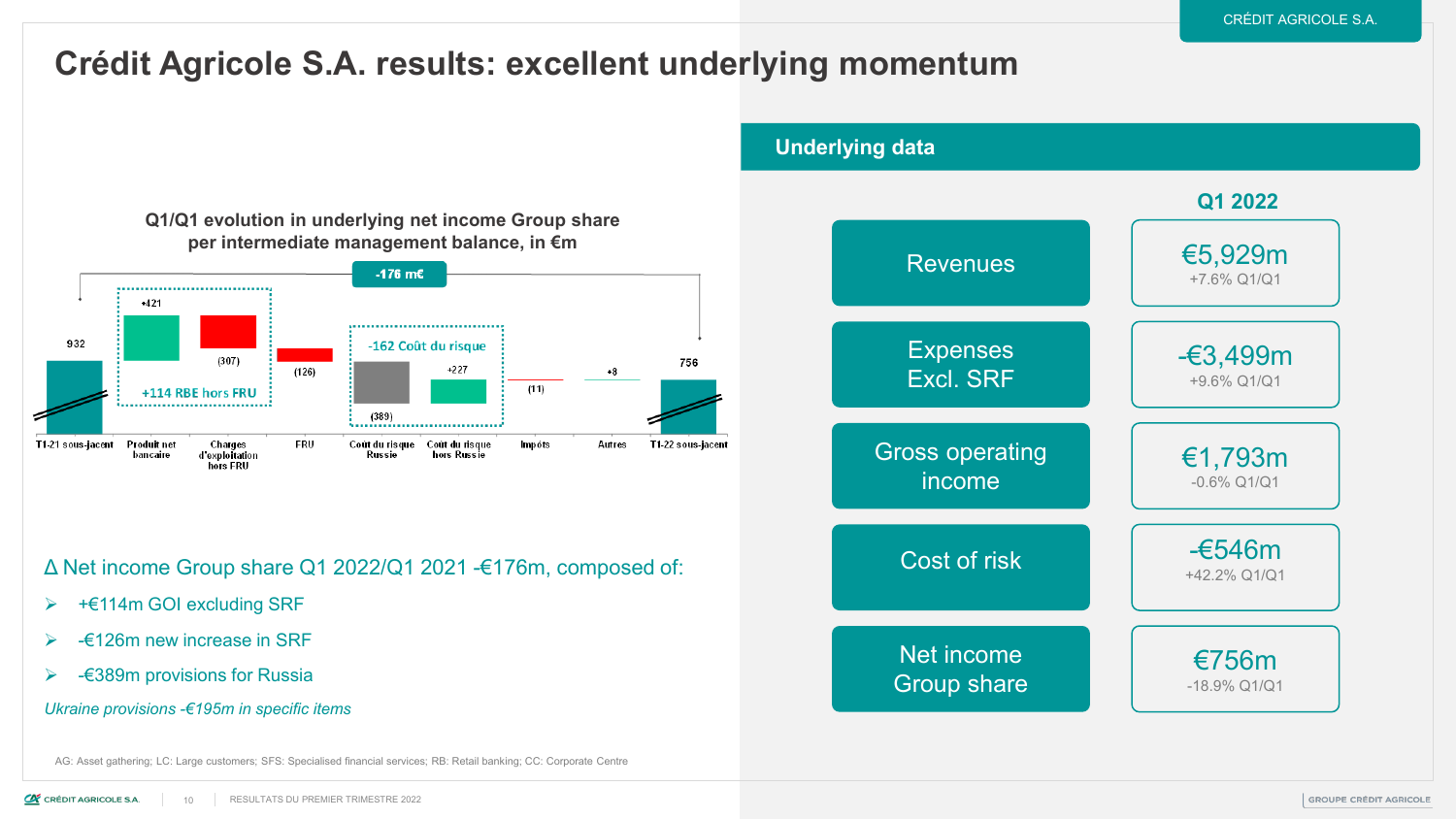**Q1/Q1 evolution in underlying revenues, by business line – €m**



- $\circ$  Revenues up in business lines (+7.8% Q1/Q1 excl. Corporate Centre), driven by dynamic commercial activity
- o Increase in Crédit Agricole S.A. revenues (+7.6% Q1/Q1),  $+4.1\%$  pro forma for Creval and Lyxor $(1)$

AG: Asset gathering; LC: Large customers; SFS: Specialised financial services; RB: Retail banking; CC: Corporate Centre

(1) Pro forma: the entities Creval (IRB) and Lyxor (AG) were added in 2021

**Revenues up in all business lines Expenses controlled, excluding SRF**

#### **Q1/Q1 evolution in underlying expenses excluding SRF, by business line – €m**



- Increased expenses in the business lines  $(+8.6\% \text{ Q1/Q1}$  excl. Corporate Centre)
- Increase in the SRF contribution ( $€636m, +24.7%$  Q1/Q1)
- Increase excl. SRF and Creval and Lyxor pro forma $(1)$  of  $+5.4\%$  $Q1/Q1$ , i.e.  $E180m$ , to support growth of the business lines:
	- IT investment and expenses: ~€52m
	- $\epsilon$  staff costs and variable remuneration:  $\sim$ €20m

**CA CRÉDIT AGRICOLE S.A.** 11 FIRST QUARTER 2022 RESULTS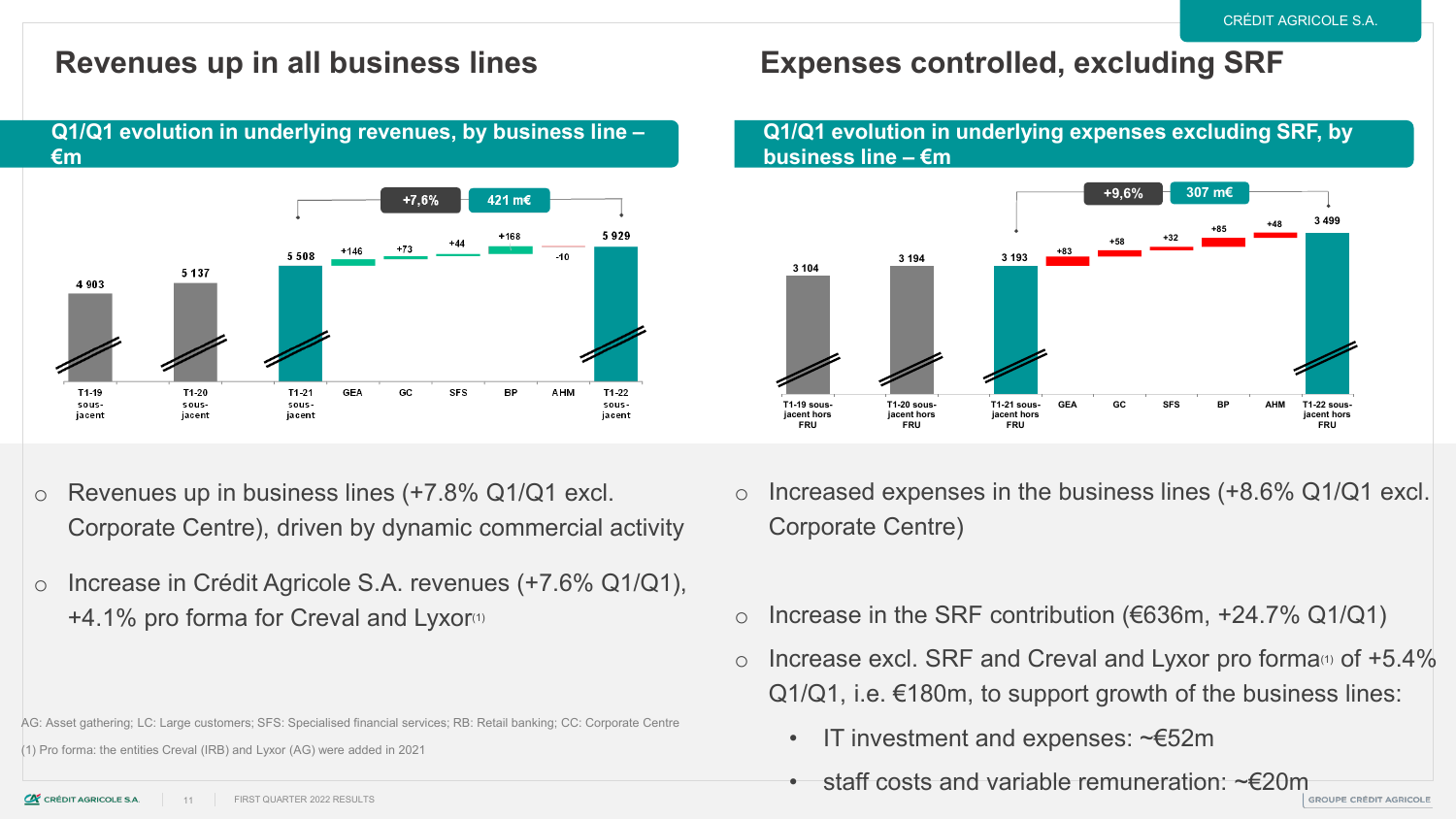## **Cost/income ratio still below the MTP target**

**Underlying cost/income ratio excl. SRF**

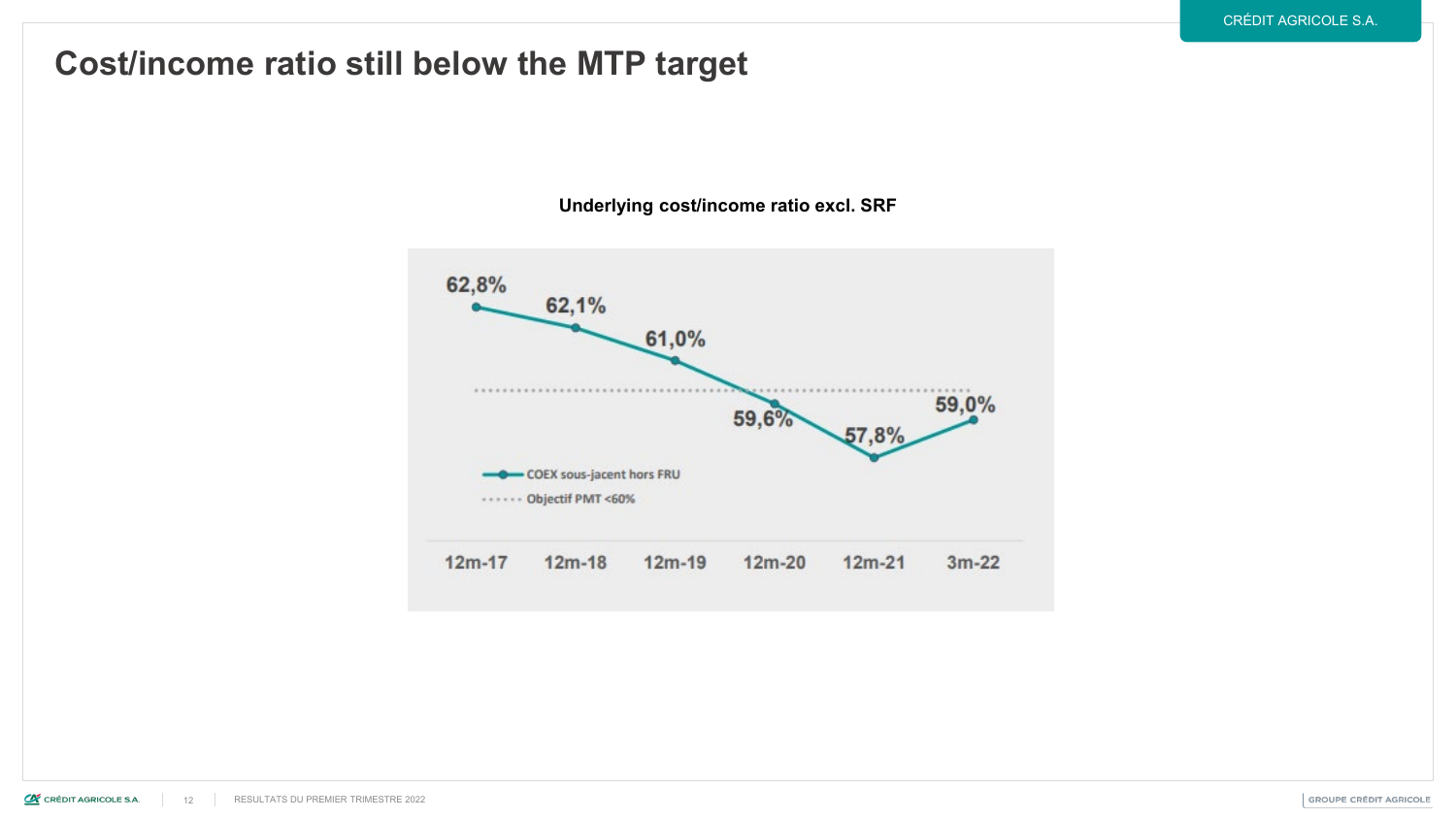## **Gross operating income excluding SRF up in all business lines (+7,0% Q1/Q1 excl. Corporate Centre)**

#### **Q1/Q1 evolution in underlying gross operating income excluding SRF by business line in millions of euros**



#### Increase in gross operating income excl. SRF +4.9% Q1/Q1(1)

AG: Asset gathering; LC: Large customers; SFS: Specialised financial services; RB: Retail banking; CC: Corporate Centre

(1) +2.2% Creval and Lyxor proforma (the entities Creval (IRB) and Lyxor (AG) were added in 2021)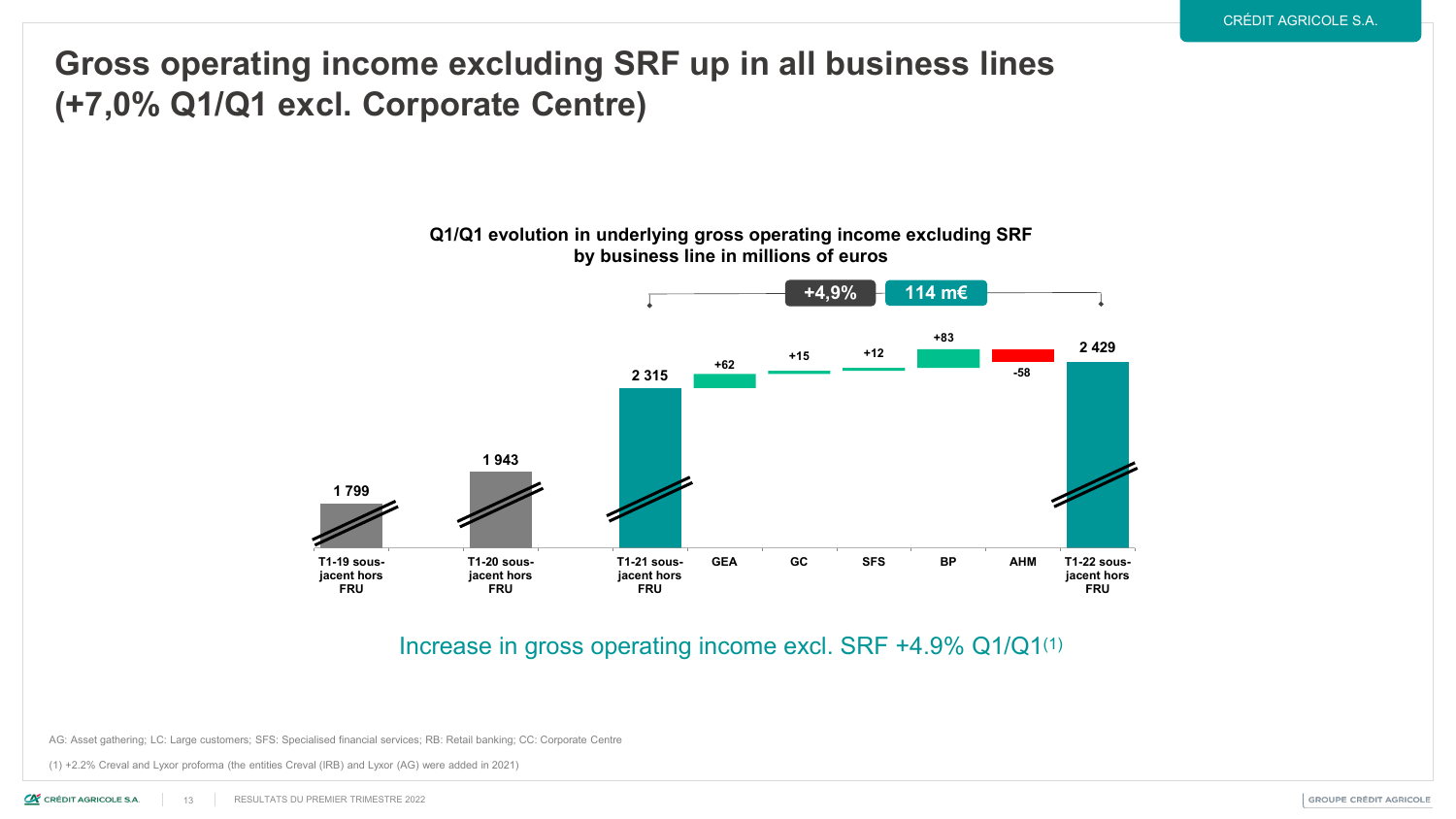## **Low non-performing loans ratio, cautious provisioning of Ukraine and Russia risks**



Provisions for Ukraine equity risk for €195m (restated in specific items)<sup>(6)</sup> Provisions of €389m(5) for Russia

Loans loss reserves on performing loans still growing:

- o CASA: +€1.3bn Q1-2022/Q4-2019
- $\circ$  CAG $\sigma$ : +€2.5bn Q1-2022/Q4-2019
- (1) Loan loss reserves, including collective provisions. Coverage ratios are calculated based on loans and receivables due from customers in default..
- (2) Including -€0.3bn related to Crédit du Maroc's transition to IFRS 5
- (3) The cost of risk relative to outstandings (in basis points) on a four quarter rolling basis is calculated on the cost of risk of the past four quarters divided by the average outstandings at the start of each of the fo
- (4) The cost of risk relative to outstandings (in basis points) on an annualised basis is calculated on the cost of risk of the quarter multiplied by four and divided by the outstandings at the start of the quarter
- (5) Provisions of €389m for Russia in Q1-2022, including €346m in country risk provisions on performing loans S1&S2 and €43m in proven risk S3. Moreover, an additional provision of €20m was recognised in S3 for the Ukrain start of the conflict, and including an analysis of the risks on the performing corporate exposures.
- The reportable cost of risk of Crédit Agricole S.A. amounted to €741 million in Q1-22, including €195 million for the Ukraine equity risk
- (7) 45% related to provisions for performing loans for the Regional Banks (vs. 35% at end-2019, i.e. +€1.2bn)

(8) Underlying cost of risk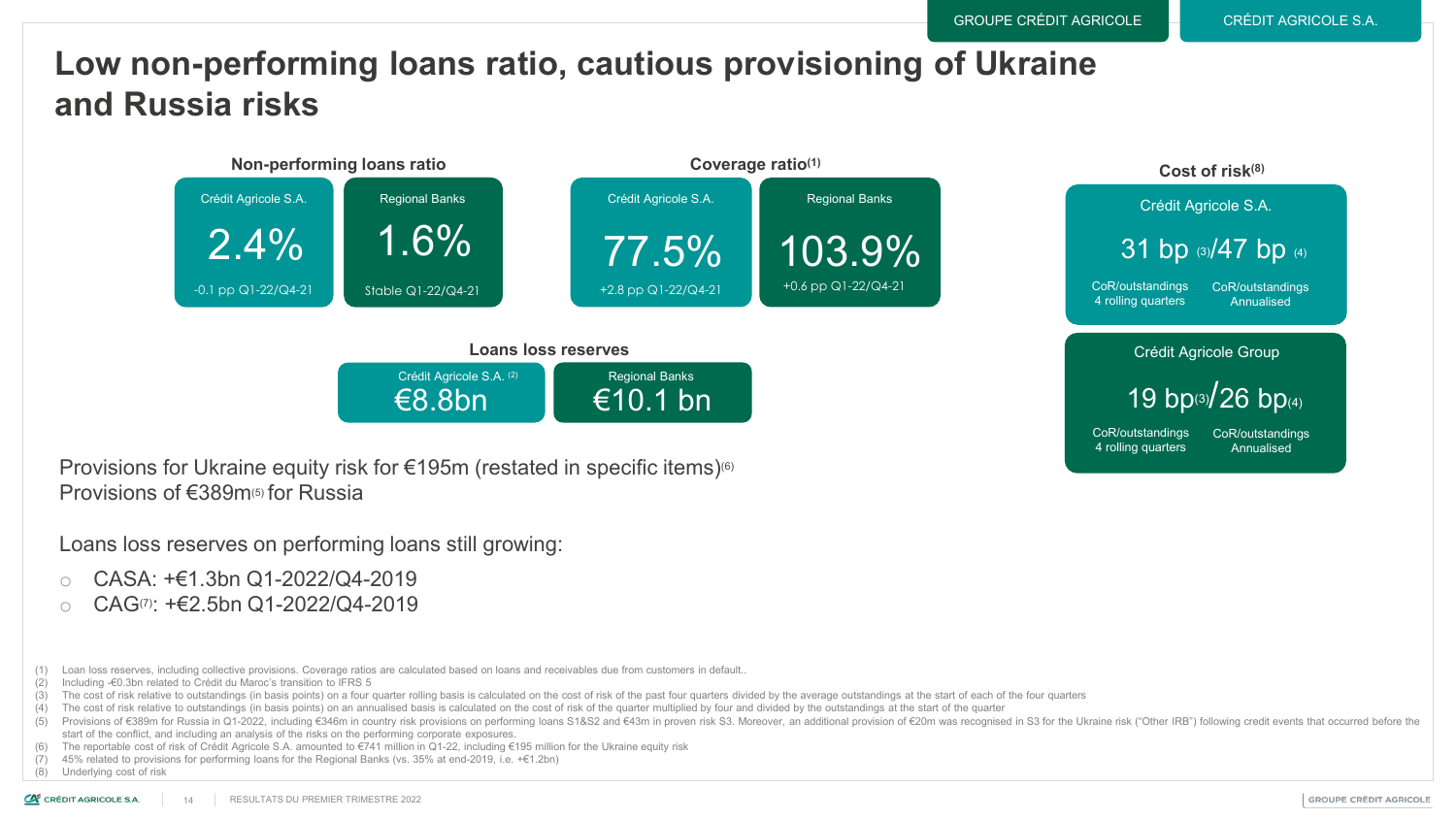## **Strong capital position**



**Confirmation of the commitment to a payout ratio of 50% of earnings and the intention to pay an additional 20 cents for the 2019 dividend**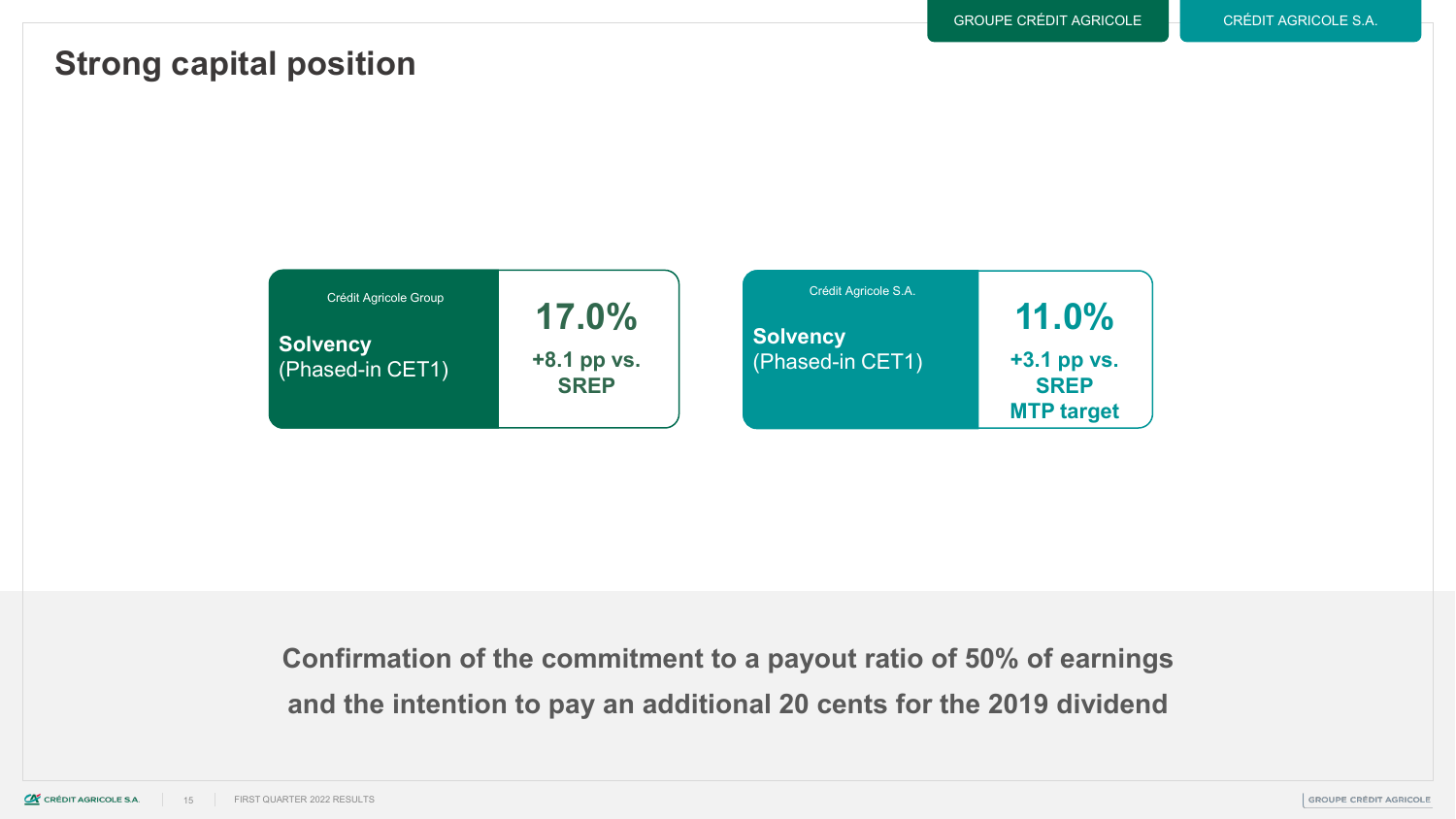## **Asset gathering**

#### **CREDIT AGRICOLE ASSURANCES AMUNDI**

- o **Savings/retirement**: strong unit-linked product net inflows at +€2.1bn in Q1 (+3.9% Q1/Q1)
- o Revenues up Q1/Q1 **property and casualty**(1) +6.7% and **personal insurance**<sup>(2)</sup> +7.8%
- o **Cost/income ratio** excl. SRF 36.4% (-0.9 pp Q1/Q1)
- o **GOI** +13.3% Q1/Q1, income +17.0% Q1/Q1
- o **Climate**: acquisition of 25% of the future larger Hornsea 2 global offshore wind farm (1.3 GW capacity)
- o **#1 in 2022 ranking of bancassurers in France**(3) in life insurance, pensions, car, home and health insurance

- o **€2,021bn** assets under management
- o Strong MLT net inflows excluding JVs (+€21.0bn)
- o Lyxor pro forma **cost/income ratio** down to 52.5%
- o **Consolidation of Lyxor** in Q1-2022: integration according to plan

### **Wealth management**

- o **Assets** €133bn
- o **Revenues** +5.5% Q1/Q1 thanks to the increase in assets under management and loans outstanding
- o **Control of expenses** despite IT investments
- o Income +10.1% Q1/Q1

### **Revenues\* +11.7% Q1/Q1**

#### **Revenues\* +8.2% Q1/Q1**

### **Revenues\* +5.5% Q1/Q1**

• \* Underlying data

• (1) Equipment (Car, home, health, legal, all mobile phones or personal accident insurance): 42.4% of Regional Bank customers (+0.3 pp year on year), 26.5% LCL (+0.6 pp) and 19.2% CA Italia (+1.5 pp)

• (2) Personal insurance segment includes Death & disability, Creditor and Group Insurance.

• (3) *Argus de l'assurance* of 22/04/2022 (revenues at end-2021)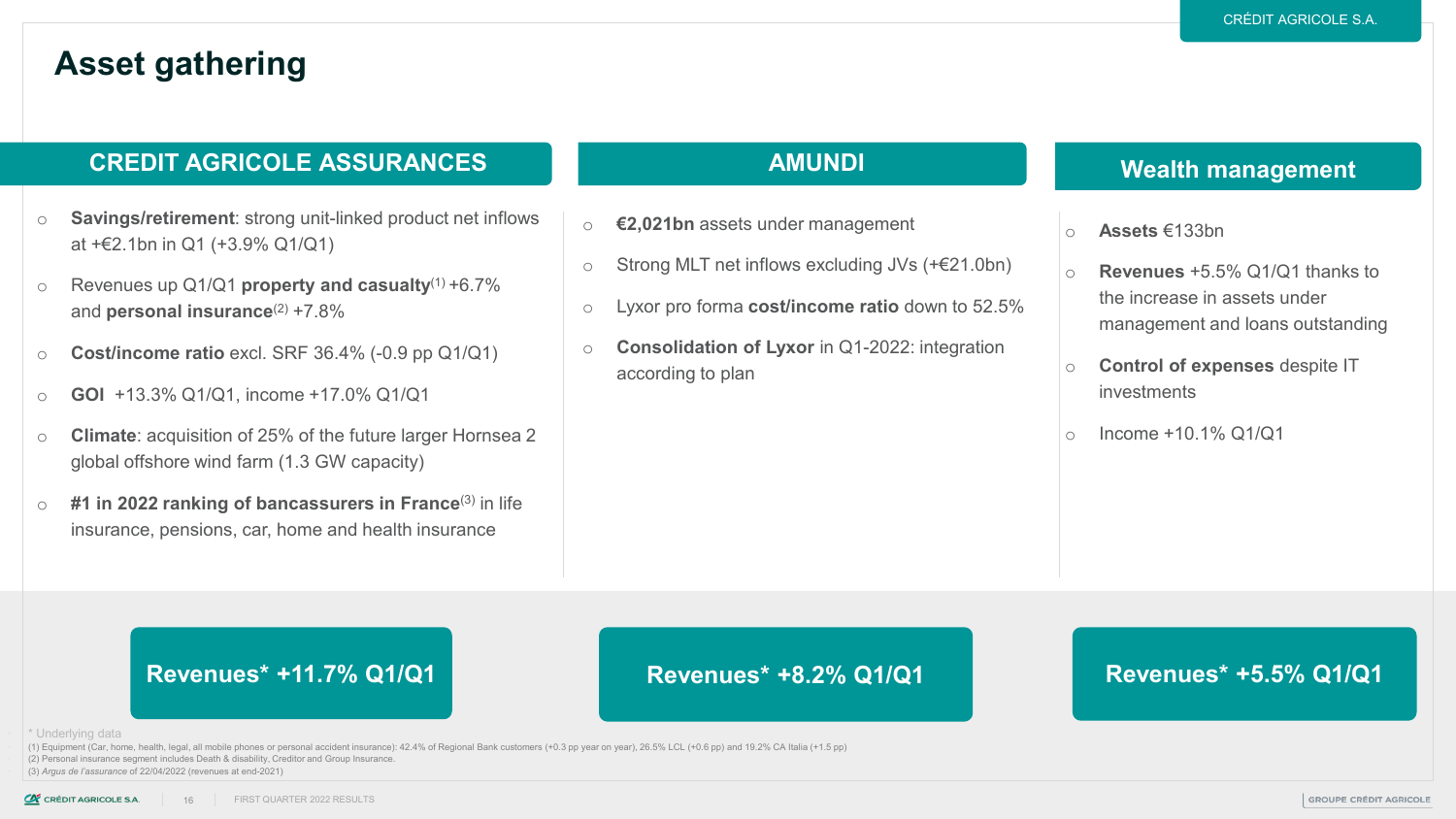## **Large customers**

#### **CACIB**

- o **Excellent quarter for financing activities** (revenues +11.9% Q1/Q1), record performance for structured financing activities (+16% Q1/Q1)
- o **Resilience in capital markets and investment banking** (-2.8% Q1/Q1): sharp increase in investment banking and equity capital markets (+40.1% Q1/Q1); FICC down, primarily under the impact of the CVA increase on the Russian counterparties
- o **Low cost/income ratio**, increase in expenses (+7.8% Q1/Q1 excl. SRF) related primarily to IT investments in financing and cash management
- o **Cautious provisioning of the Russia country risk**, cost of risk -€279m, including -€389m on Russia

#### **CACEIS**

- o Growth in **assets under custody** (€4.35 trillion, +1.3% Q1/Q1) and **assets under administration** (€2.3 trillion, +3.1% Q1/Q1)
- o Strong fee and commission income and good performance for expenses
- o GOI excl. SRF +12.9% Q1/Q1

#### **Revenues\* +4.3% Q1/Q1 Revenues\* +4.8% Q1/Q1**

• \* Underlying data; Revenues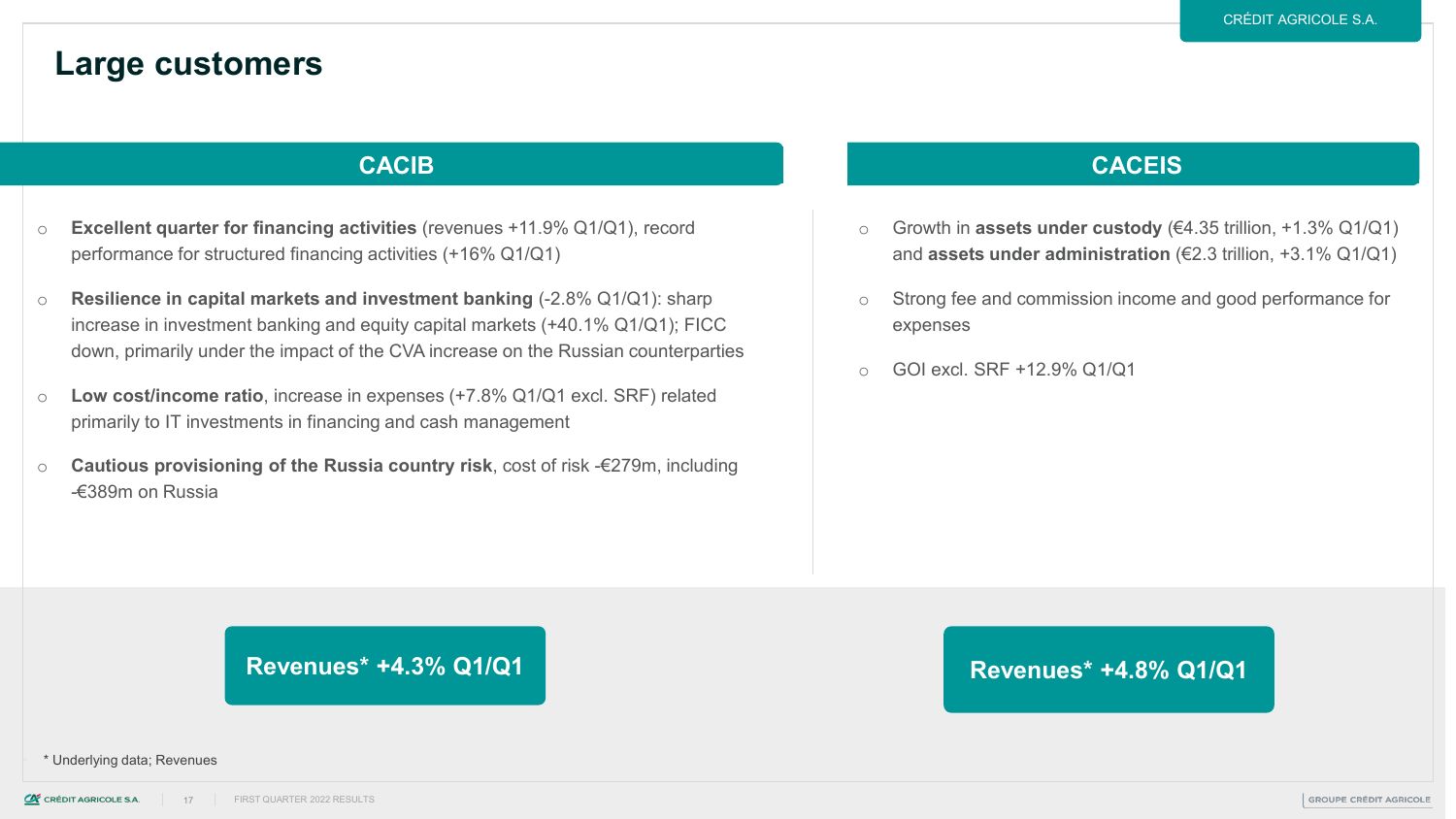## **Specialised financial services**

#### **CA Consumer Finance CAL&F**

- o **Dynamic commercial activity**: production +13% Q1/Q1, including automotive JV production +11% Q1/Q1, despite ongoing shortages in the automotive market
- o **Increase in** assets under management thanks to the activity with Crédit Agricole Group in France +4.9% Q1/Q1 and internationally +4.8% Q1/Q1(1)
- o **GOI excl. SRF** +2.7% Q1/Q1
- o **Increase in coverage ratio** of doubtful loans to 89.7%

- o **Dynamic commercial leasing production** (+45% Q1/Q1) driven by property lease financing and renewable energy (financing x4.5 Q1/Q1)
- o **Commercial factoring production** +59.4% Q1/Q1 driven by international, increased financing percentage (factored revenues +28.3% Q1/Q1)
- o **GOI excl. SRF** +8.6% Q1/Q1
- o **Sharp drop in cost of risk** -43.7% Q1/Q1
- o **Income** +29.1% Q1/Q1

## **Revenues\* +5.0% Q1/Q1**

**Revenues\* +13.2% Q1/Q1**

• \* Underlying data

China).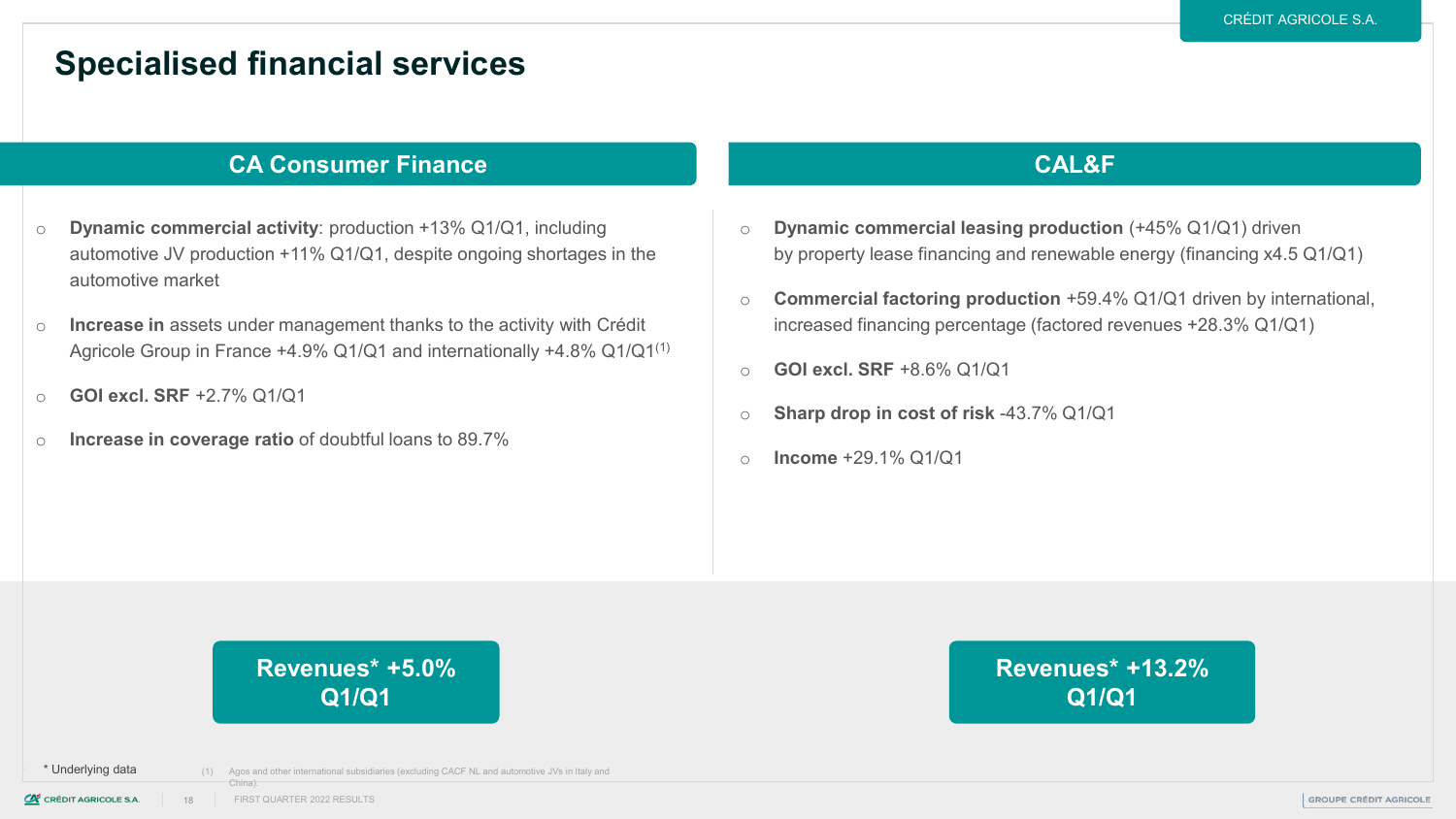## **Retail banking**

- o **Gross customer capture** increase Q1/Q1 (+94k new customers)
- o **Loans**: production, excl. SGL, +48% T1/T1 to €9.5bn, driven by all markets, in particular by corporates +101% Q1/Q1
- o Inflows: +3.7% March/March, driven by the balance sheet related to the growth in demand deposits (+11%)
- o **Revenues** +8.3% Q1/Q1 thanks to fee and commission income and the interest margin, **operating expenses excluding SRF and Deposit Guarantee Fund** +1.4%  $Q1/Q1$
- o **Cost/income ratio** improved to 58.6% excluding SRF and Deposit Guarantee Fund

### **LCL CRÉDIT AGRICOLE ITALY INTERNATIONAL**

- o Legal merger with Creval on 23 April, continued **commercial integration** with the expansion of the product offering, particularly in consumer finance (Agos) and asset management
- o **Loans outstanding**(1): down by -2.9% (March/March), related primarily to the assignment of €1.5bn in receivables in Q4-21
- o **Savings**(2): increase of +3.7% (March/March), driven by assets under management (+5.9%(1) March/March)
- o **Coverage ratio** stable at 62.6%, doubtful loan ratio 3.7%
- o **GOI excluding SRF** +21.4% Q1/Q1, income +58.8%

#### **Revenues\* +8.3% Q1/Q1 Revenues\* +26.9% Q1/Q1**

- o Strong **growth in commercial activity in Poland and Egypt** <sup>(3)</sup>, driven by loans (+10% Q1/Q1) and on-balance sheet deposits (+9%). Surplus of deposits over loans: +€2.8bn at 31/03/2022
- o **Ukraine**: material and financial support to employees and families; mobilisation for continuity of essential services for customers
- o **CA Sbirja sold on April 1rst, signing of an agreement on 27 April to sell CASA's stake in Crédit du Maroc**

### **Mobilisation of the teams for Ukrainian employees**  • \* Underlying data **and customers**

- (1) CREVAL pro forma
- (2) Equipment rate Car, home, health, legal, all mobile phones or personal accident insurance
- (3) Changes at constant exchange rates